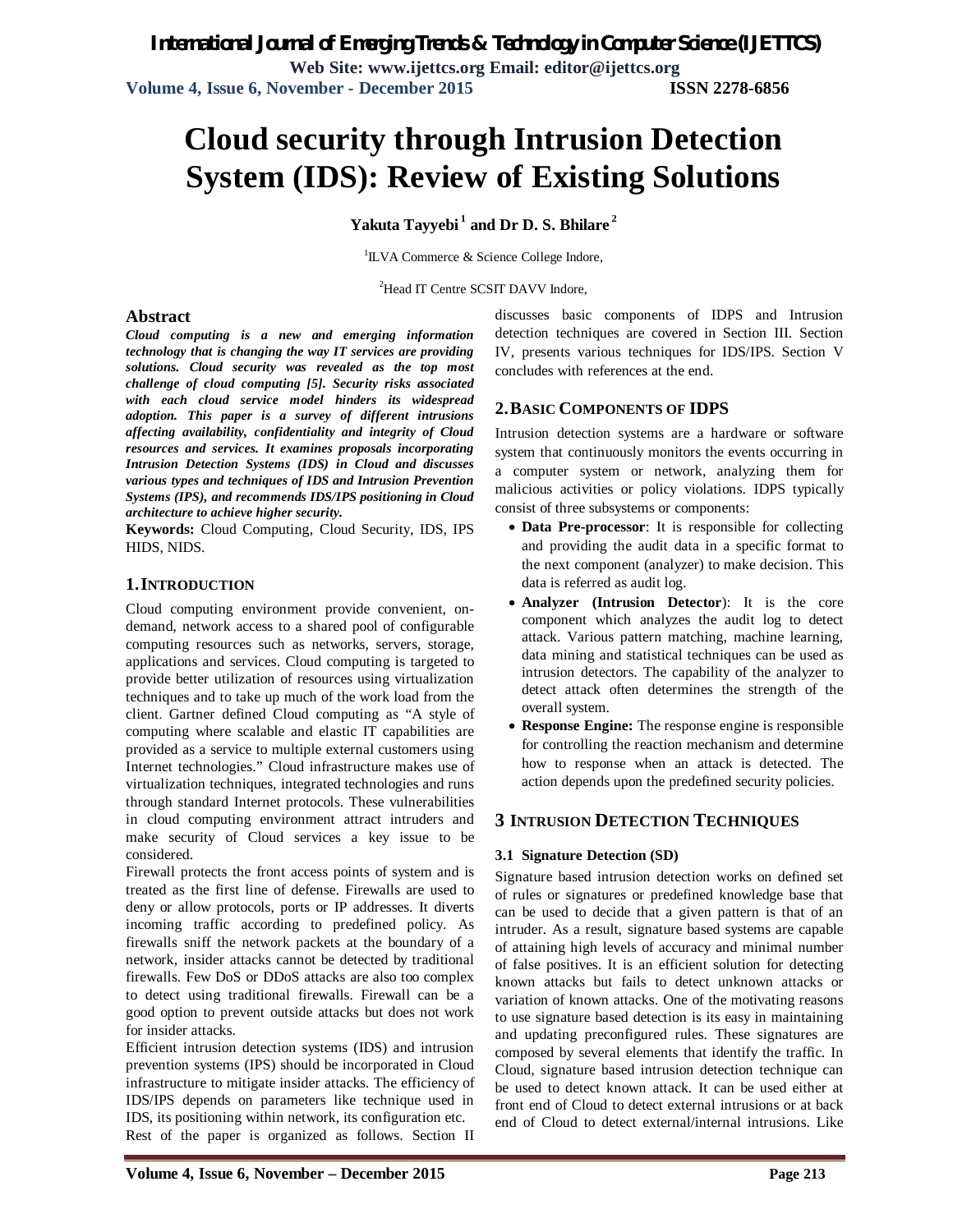# *International Journal of Emerging Trends & Technology in Computer Science (IJETTCS)* **Web Site: www.ijettcs.org Email: editor@ijettcs.org**

# **Volume 4, Issue 6, November - December 2015 ISSN 2278-6856**

traditional network, it cannot be used to detect unknown attacks in Cloud.

#### **3.2 Anomaly Detection (AD)**

Anomaly (or behavioural) detection technique is concerned with identifying events that appear to be anomalous with respect to normal system behaviour. It involves the collection of data relating to the behaviour of legitimate users over a period of time, and then applies statistical tests to the observed behaviour, which determines whether that behaviour is legitimate or not. It has the advantage of detecting attacks which have not been found previously. A wide variety of techniques including data mining and statistical modelling have been explored as different ways to approach the anomaly detection problem. The key element for using this approach efficiently is to generate rules in such a way that it can lower the false alarm rate for unknown as well as known attacks. In Cloud, large numbers of events (network level or system level) occur, which makes it difficult to monitor or control them using anomaly detection technique.

#### **3.3.Soft Computing based detection**

The ability of soft computing techniques to deal with uncertain and partially true data makes them attractive to be applied in intrusion detection. There are many soft computing techniques such as Artificial Neural Network (ANN), Fuzzy logic, Association rule mining etc used to improve detection accuracy and efficiency of signature or anomaly detection based IDS.

The goal of using ANNs for intrusion detection is to be able to generalize data from incomplete data and to be able to classify data as being normal or intrusive. The types of ANN used in IDS are as follows: Multi-Layer Feed- Forward (MLFF) neural nets, Multi-Layer Perceptron (MLP) and Back Propagation (BP). ANN based IDS is an efficient solution for unstructured network data. The intrusion detection accuracy of this approach is based on number of hidden layers and training phase of ANN. However, it requires more training samples and time for effective learning of ANN. Use of only ANN based IDS cannot be an efficient solution to detect intrusions for Cloud as it requires quick intrusion detection mechanism[2].

Fuzzy logic can be used to deal with inexact description of intrusions. It provides some flexibility to the uncertain problem of intrusion detection. To reduce training time of ANN, fuzzy logic with ANN can be used for fast detection of unknown attacks in Cloud. In Cloud, association rules can be used to generate new signatures. Using newly generated signatures, variations of known attacks can be detected in real time [2].

It is advantageous to use soft computing techniques on traditional IDS for Cloud environment. However, each technique has some advantages and limitations, which affect the performance of IDS. Hybrid techniques use the combination two or more of above techniques. It is

# **4 VARIOUS TYPES OF IDS USED IN CLOUD COMPUTING**

There are mainly four types of IDS used in Cloud: Host based intrusion detection system (HIDS), Network based intrusion detection system (NIDS), Hypervisor based intrusion detection system and Distributed intrusion detection system (DIDS).

**4.1 HIDS**: A host-based intrusion detection system (HIDS) is an intrusion detection system that monitors and analyzes the information collected from a specific host machine. HIDS running on a host machine detects intrusion for the machine by collecting information such as file system used, network events, system calls etc. HIDS observes modification in host kernel, host file system and behaviour of the program. Upon detection of deviation from expected behaviour, it reports the existence of attack. The efficiency of HIDS depends on chosen system characteristics to monitor. Each HIDS detects intrusion for the machines in which it is placed. With respect to Cloud computing, HIDS can be placed on a host machine, VM or hypervisor to detect intrusive behavior through monitoring and analyzing log file, security access control policies, and user login information. If installed on VM, HIDS should be monitored by Cloud user whereas in case of installing it on Hypervisor, Cloud provider should monitor it.

**4.2 NIDS:** A Network based Intrusion Detection System (NIDS) is an intrusion detection system that tries to detect malicious activity such as DoS attacks, port scans or even attempts to crack into computers by monitoring network traffic. The information collected from network is compared with known attacks for intrusion detection. NIDS has stronger detection mechanism to detect network intruders by comparing current behaviour with already observed behaviour in real time. NIDS mostly monitors IP and transport layer headers of individual packet and detects intrusion activity. NIDS uses signature based and anomaly based intrusion detection techniques. NIDS has very limited visibility inside the host machines. If the network traffic is encrypted, there is really no effective way for the NIDS to decrypt the traffic for analysis. NIDS can be deployed on Cloud server interacting with external network, for detecting network attacks on the VMs and hypervisor. However, it has several limitations. It cannot help when it comes to attack within a virtual network that runs entirely inside the hypervisor. In Cloud environment, installing NIDS is the responsibility of Cloud provider.

**4.3 DIDS**: A Distributed IDS (DIDS) consists of several IDS (E.g. HIDS, NIDS etc.) over a large network, all of which communicate with each other, or with a central server that enables network monitoring. The intrusion detection components collect the system information and convert it into a standardized form to be passed to central analyzer. Central analyzer is machine that aggregates